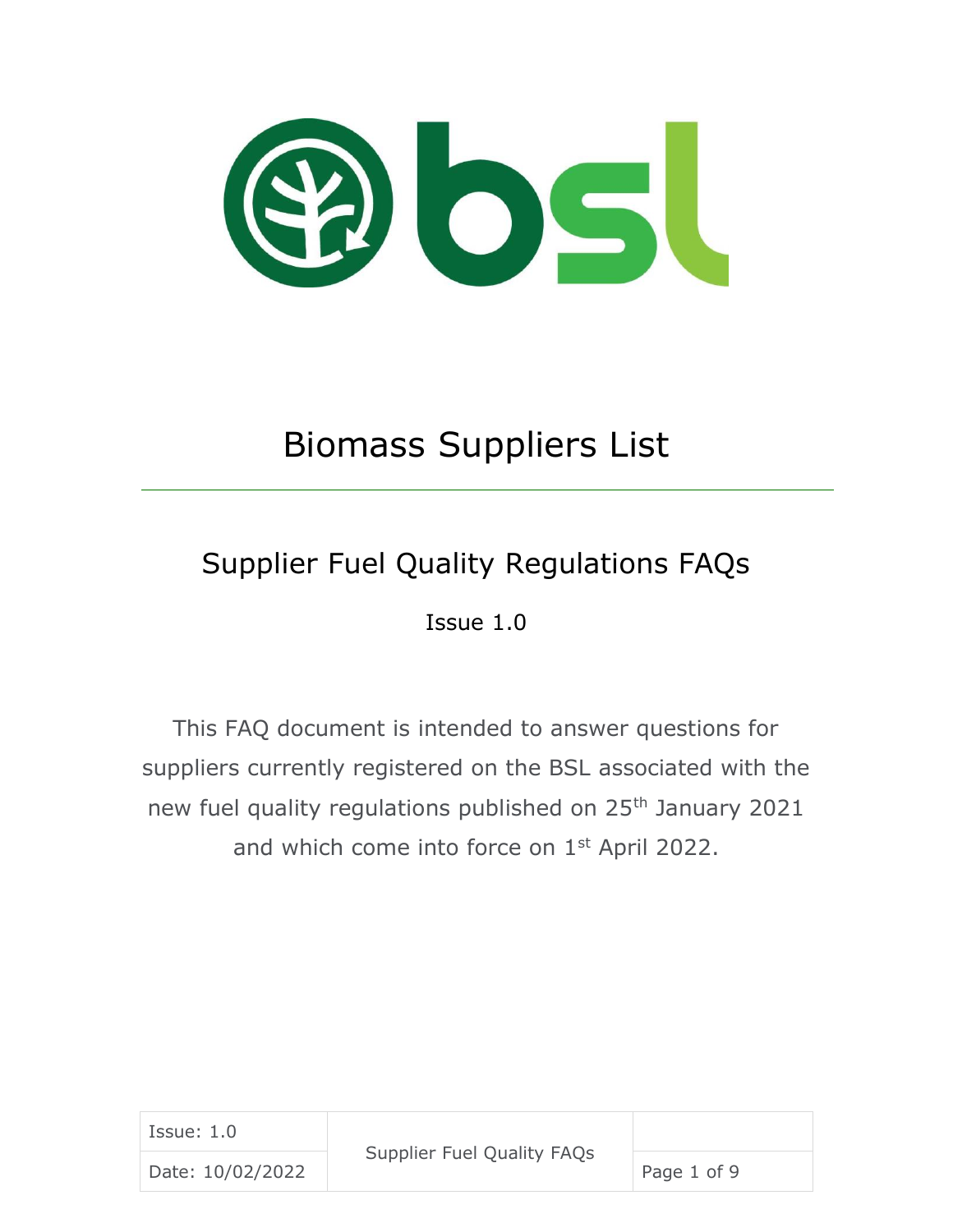

#### **1. Background and Fuel Quality Policy**

1.1 What does the new fuel quality policy require me to do and by when?

The legislation relating to the Domestic and Non Domestic RHI was amended in January 2021<sup>1</sup>. It means that from  $1<sup>st</sup>$  April 2022:

- All BSL registered fuels must be certified by a recognised certification scheme<sup>2</sup> to specified fuel quality standards.
- All pellets must be certified EN*plus®* A1 standard
- All other woodfuel must be certified by the Woodsure Certification Scheme

In late March the BSL will contact you to ask you to update your BSL numbers stating which fuels are certified with which certification scheme. Those that are not certified on 1<sup>st</sup> April 2022 will be removed.

#### 1.2 What happens if I don't join a fuel quality certification scheme by 1<sup>st</sup> April 2022?

If you do not join a fuel quality certification scheme and do not update your details on the BSL portal, your BSL numbers will be removed. You will be warned that this is about to happen before final removal.

#### 1.3 Are there any alternative fuel quality schemes I can join?

 $2$  The schemes that have been recognised in the legislation are ENplus for pellets and Woodsure Certification Scheme. The legislation allows for equivalent schemes to be approved but this must be assessed by an independent organisation appointed by BEIS.

| Issue: 1.0       |                                   |             |
|------------------|-----------------------------------|-------------|
| Date: 10/02/2022 | <b>Supplier Fuel Quality FAQs</b> | Page 2 of 9 |

 $1$  Schedule 4 A of the RHI regulation can be found here

<https://www.legislation.gov.uk/uksi/2021/76/regulation/39/made>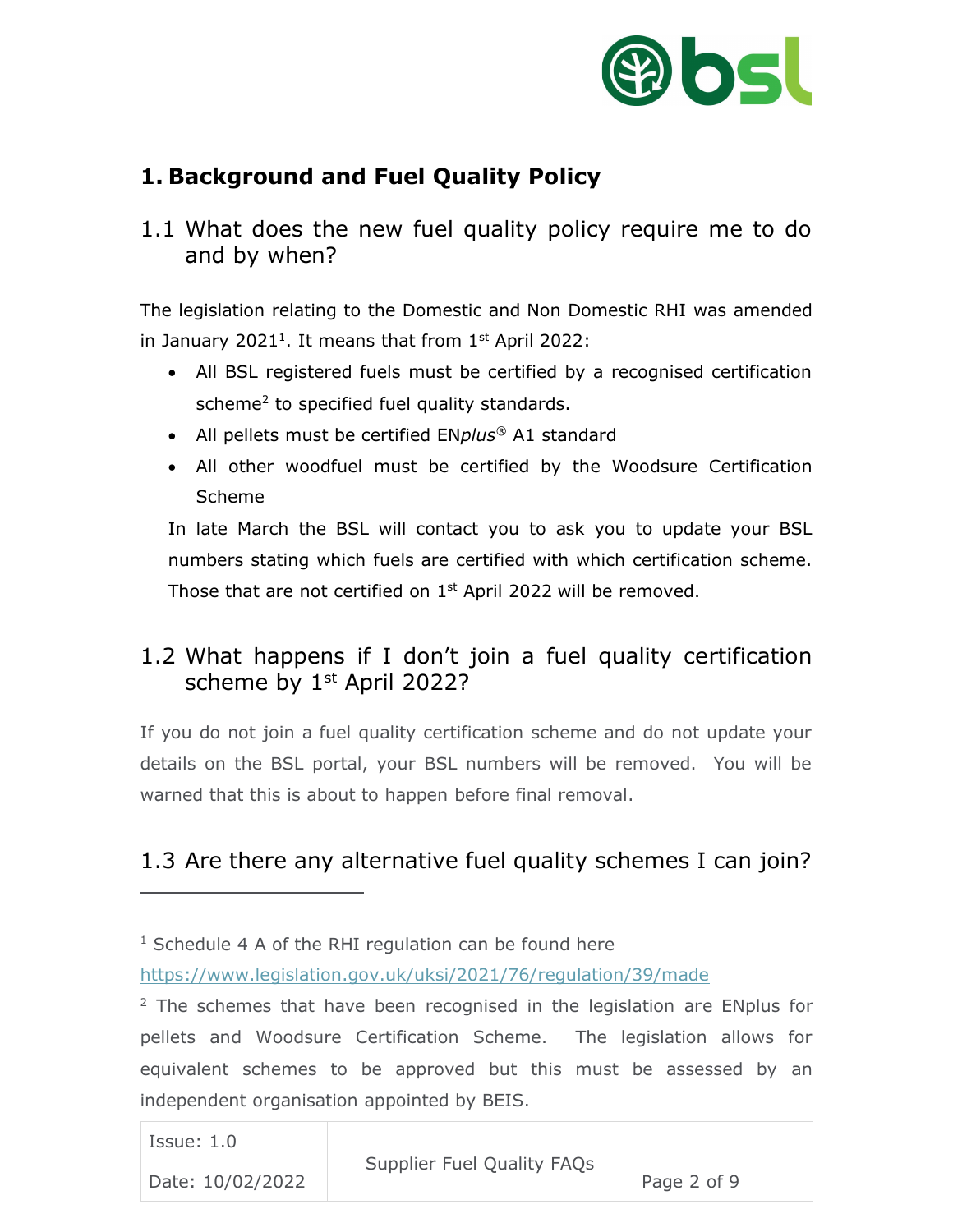

If you are ISO9000 certified and the fuel quality is specified in your scope, we can assess this as an equivalent scheme. There are no other schemes mentioned in the legislation and any other schemes will have to be assessed by an independent  $3<sup>rd</sup>$  party which BEIS will appoint.

#### 1.4 I supply fuel to my own boiler and don't sell the fuel, do I still need to join a scheme?

Yes – depending on your fuel: for pellets see sections 2 and 3, for other fuels see section 4 below for more information.

#### 1.5 I supply fuel to my own boiler but my RHI payments have ended, do I still need to keep my BSL number?

If your RHI payments have ceased, you are no longer obliged to remain on the BSL, email [bslhelpdesk@woodsure.co.uk](mailto:bslhelpdesk@woodsure.co.uk) to be removed from the scheme with the BSL number that you wish to remove. This must come from the master user's email address. (This cannot be processed on the phone)

| Issue: 1.0       |                            |             |
|------------------|----------------------------|-------------|
| Date: 10/02/2022 | Supplier Fuel Quality FAQs | Page 3 of 9 |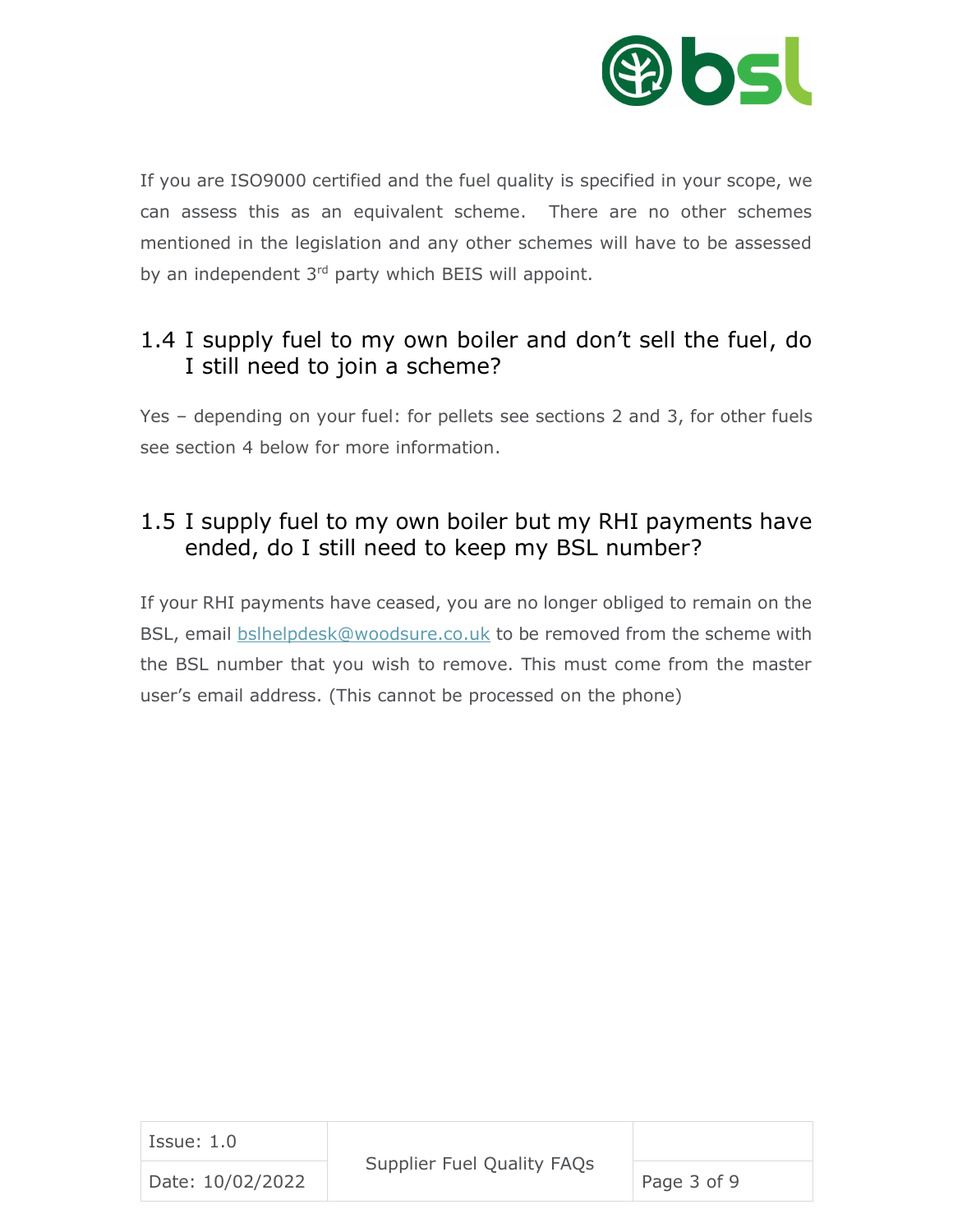

#### **2. I am EN***plus®* **certified, what do I need to do?**

2.1 I supply bulk pellets and am EN*plus®* certified, what should I do?

Check if all your BSL depots and BSL listed pellets are covered by your EN*plus®* certification. Inform the Certification Body you are registered with of any changes that need to be made. (If you are certified EN*plus®* in the UK then you should email [mstafford@pelletcouncil.org.uk](mailto:mstafford@pelletcouncil.org.uk) ). The scope of your EN*plus®* audit will then be adjusted to incorporate the pellets you are selling. In late March, BSL will contact you again to update your BSL numbers stating which fuels are certified with EN*plus®*. Those that are not marked as EN*plus®* on 1st April 2022 will be removed.

#### 2.2 I supply bagged pellets and am ENplus*®* certified, what should I do?

Check that all your BSL numbers relating to your pellets are relating to the EN*plus®* certified pellets. If you are unsure whether the bags you are trading are included in your certification check if they are shown on the EN*plus®* website [https://ENplus-pellets.eu/en-in](https://enplus-pellets.eu/en-in) and search for the EN*plus®* ID for the bags you have listed on the bsl website.

| Issue: $1.0$     |                                   |             |
|------------------|-----------------------------------|-------------|
| Date: 10/02/2022 | <b>Supplier Fuel Quality FAQs</b> | Page 4 of 9 |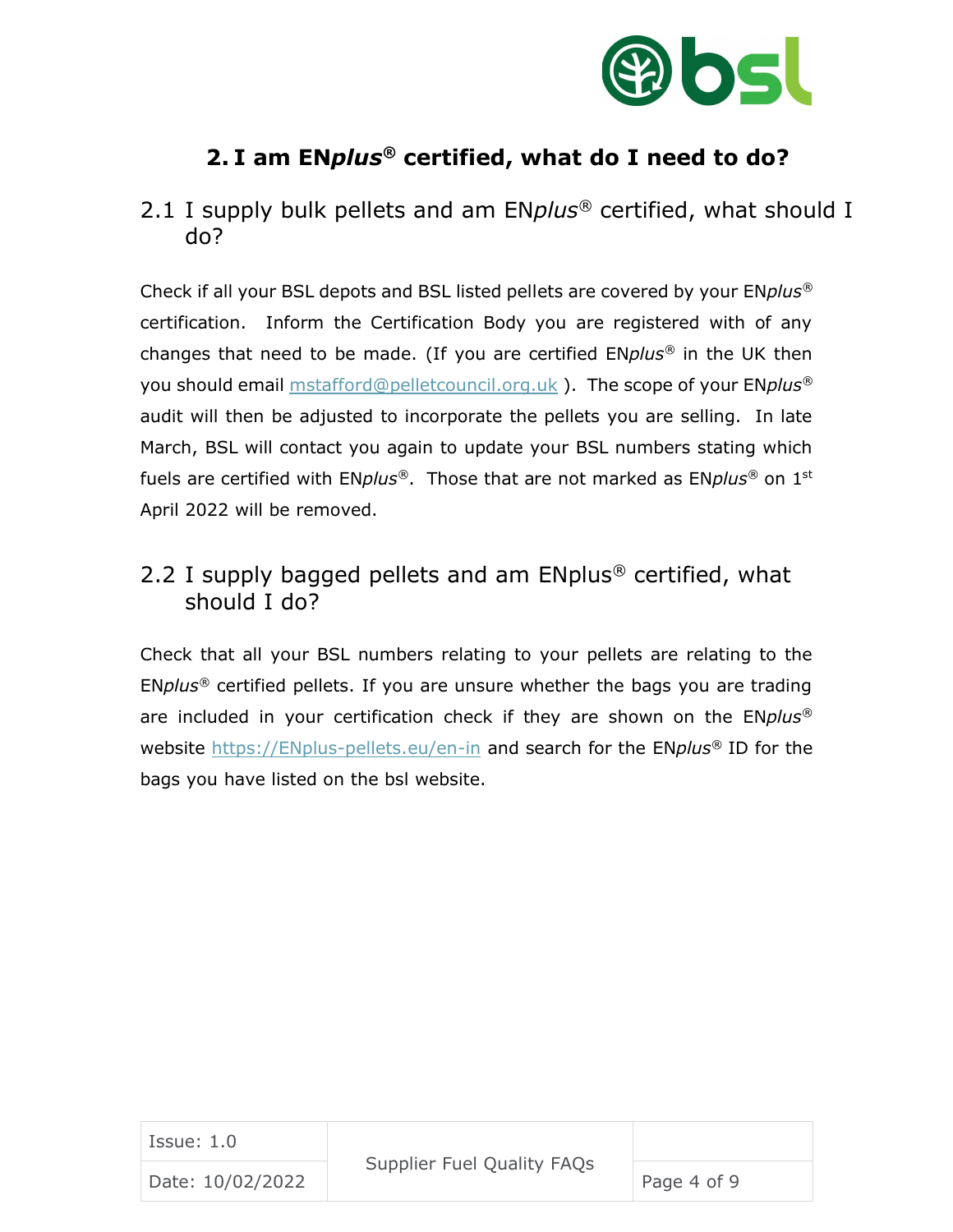

#### **3. I sell pellets and am not ENplus***®* **certified**

#### 3.1 I sell bagged EN*plus®* pellets?

As long as the bags are sealed and there is the EN*plus®* ID on the bag and the design is shown on the EN*plus®* website, then the pellets are covered by the EN*plus®* certification scheme. You will need to demonstrate to the BSL that you have checked the following:

- The bag design is on the EN*plus®* website
- Confirm with the BSL the EN*plus®* ID number associated with each of the BSL fuels listed
- You agree to the storage and handling guidelines e.g. ripped or open bags are not sold with a bsl number, bags are not stored outside prior to delivery to the end user, etc. This will be part of the updates you will need to apply to your fuels on the bsl portal. This update bsl link will be provided in late March 2022.

#### 3.2 I bag and sell EN*plus®* pellets?

Unless you are EN*plus®* certified the fuel is not EN*plus®* certified. You need to apply to get your bagging line certified.

Contact: [mstafford@pelletcouncil.org.uk](mailto:mstafford@pelletcouncil.org.uk) to begin the application process. Your EN*plus®* certificate will be the evidence required for your BSL listed fuels and must include all the pellets that you bag.

#### 3.3 I sell EN*plus®* pellets in bulk (blown, tipped, etc) from my own store or using my own vehicles. What should I do?

Unless you are an EN*plus®* certified company, the EN*plus®* scheme does not cover the pellets that you handle.

Contact [mstafford@pelletcouncil.org.uk](mailto:mstafford@pelletcouncil.org.uk) to apply for EN*plus®* certification for your fuels to remain listed on the BSL from  $1<sup>st</sup>$  April 2022.

| Issue: 1.0       |                            |             |
|------------------|----------------------------|-------------|
| Date: 10/02/2022 | Supplier Fuel Quality FAQs | Page 5 of 9 |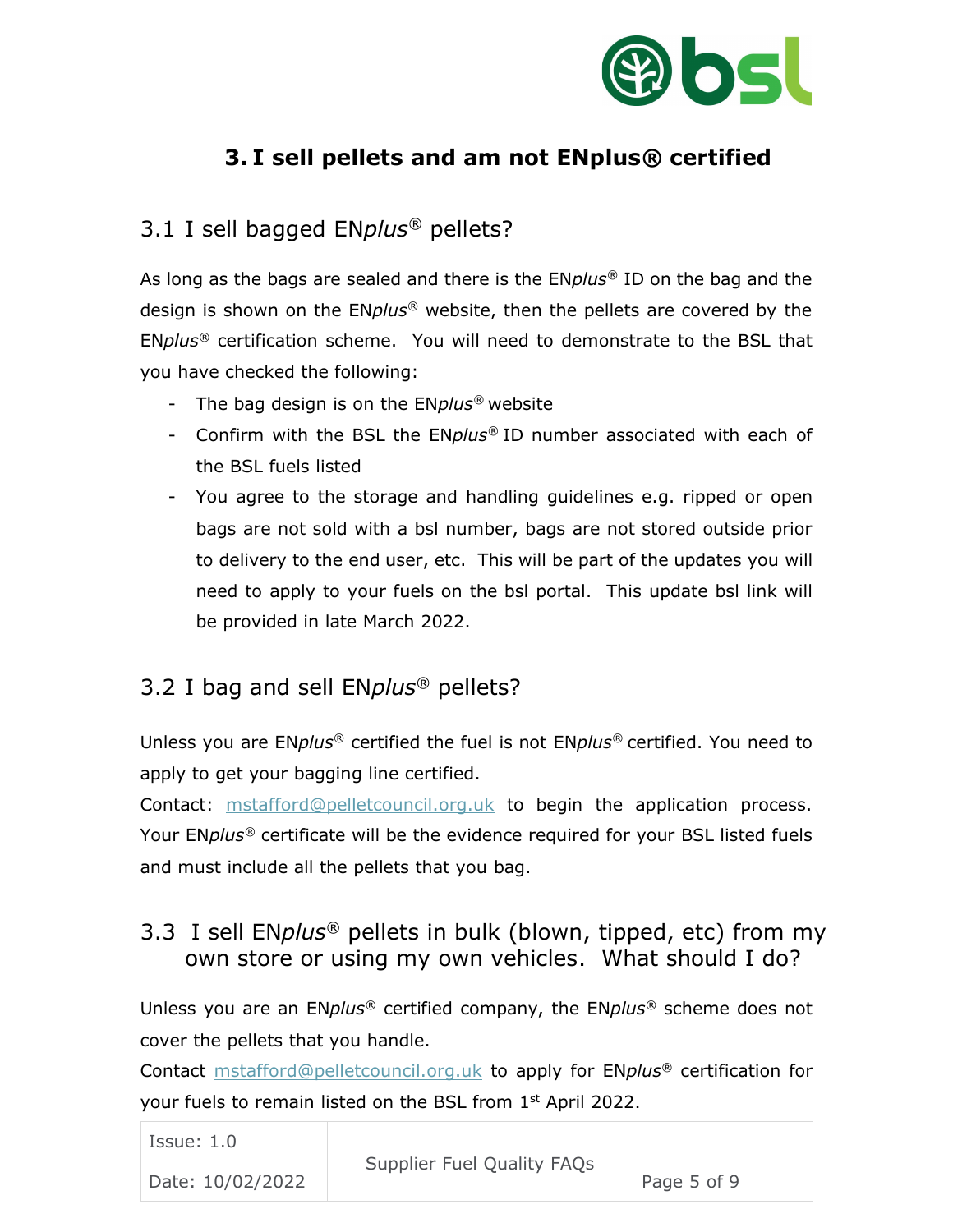

3.4 I sell ENplus*®* pellets in bulk (blown, tipped, etc) but I do not handle the pellets myself (known as a paper trader). What should I do?

There are a few different routes available to you:

- If you use one certified EN*plus®* company to fulfil your deliveries, you should obtain EN*plus®* sublicence agreement with that company. This sublicence agreement must be submitted to the UK Pellet Council within 14 days of it being signed for approval. This sublicence contract will be your evidence for BSL and will be verified with the UK Pellet Council. Note: this route is likely to be discontinued once the new EN*plus®* handbook is released.
- If you use more than one certified EN*plus®* company to fulfil your deliveries, you must become certified by EN*plus®* as a trader. Contact: [ENplus@hetas.co.uk](mailto:ENplus@hetas.co.uk) to begin the application process. Your EN*plus®* certificate will be the evidence required for your BSL listed fuels and must include all the pellets that you trade.

#### 3.5 I sell non EN*plus®* certified pellets in bulk. What should I do?

The only pellets that are allowed to be listed on the BSL from  $1<sup>st</sup>$  April 2022 are EN*plus®* certified pellets. Contact: [mstafford@pelletcouncil.org.uk](mailto:mstafford@pelletcouncil.org.uk) to begin the application process. Your EN*plus®* certificate will be the evidence required for your BSL listed fuels and must include all the pellets that you trade.

| Issue: 1.0       |                            |             |
|------------------|----------------------------|-------------|
| Date: 10/02/2022 | Supplier Fuel Quality FAQs | Page 6 of 9 |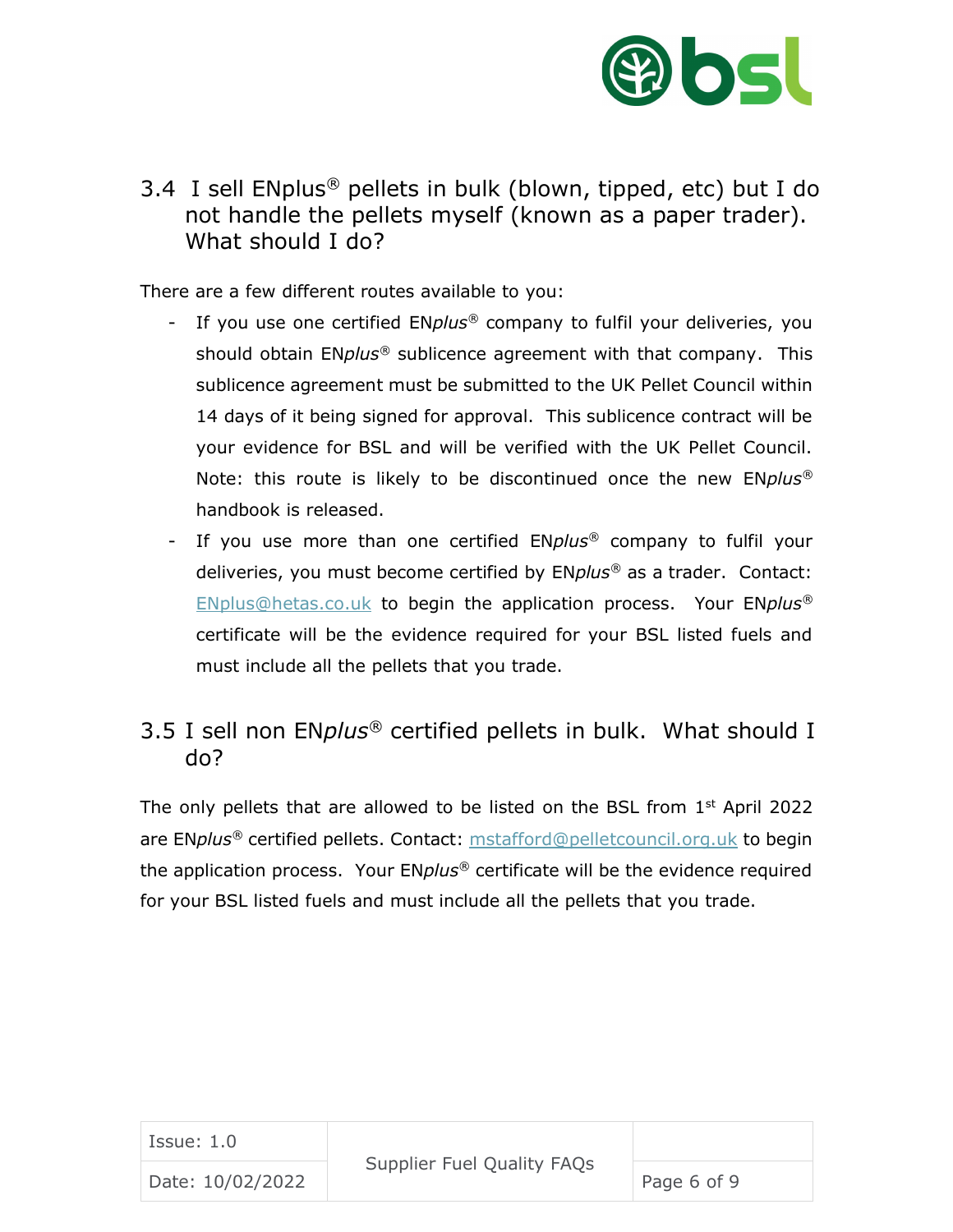

### **4. I sell/use fuel other than pellets**

#### 4.1 I sell chip/logs/briquette fuels from virgin materials and am Woodsure certified, what should I do?

Check that all your BSL depots and BSL listed fuels are covered by your Woodsure certification (location and quality classification(s)). Inform Woodsure of any changes that need to be made such as adding fuels or depots by emailing [registrations@woodsure.co.uk](mailto:registrations@woodsure.co.uk) with the changes required. The scope of your Woodsure audit will then be adjusted to incorporate the other fuels you are selling and/or fuels to be tested

#### 4.2 I sell chip/logs/briquette fuels from virgin materials and I believe I have an equivalent scheme, what should I do?

The legislation allows for equivalent schemes to be recognised. This recognition is done via BEIS. Currently, no schemes are recognised by BEIS. If you have ISO9000, please ensure that the following is included in your scope before submitting evidence to the BSL.

- Your ISO9000 certification must be in date.
- Your scope must state the types of fuel and the fuel specification you produce and the certification must cover the depots where your BSL numbers are registered.

#### 4.3 I sell chip/logs/briquette fuels from virgin materials and am not Woodsure certified, what should I do?

If you are not Woodsure certified, go to the Woodsure website <https://woodsure.co.uk/how-to-apply/> and begin the application process as soon as possible. If you have not started the certification process before 1<sup>st</sup> April 2022 your fuels will be removed from the BSL website.

| Issue: 1.0       |                                   |             |
|------------------|-----------------------------------|-------------|
| Date: 10/02/2022 | <b>Supplier Fuel Quality FAQs</b> | Page 7 of 9 |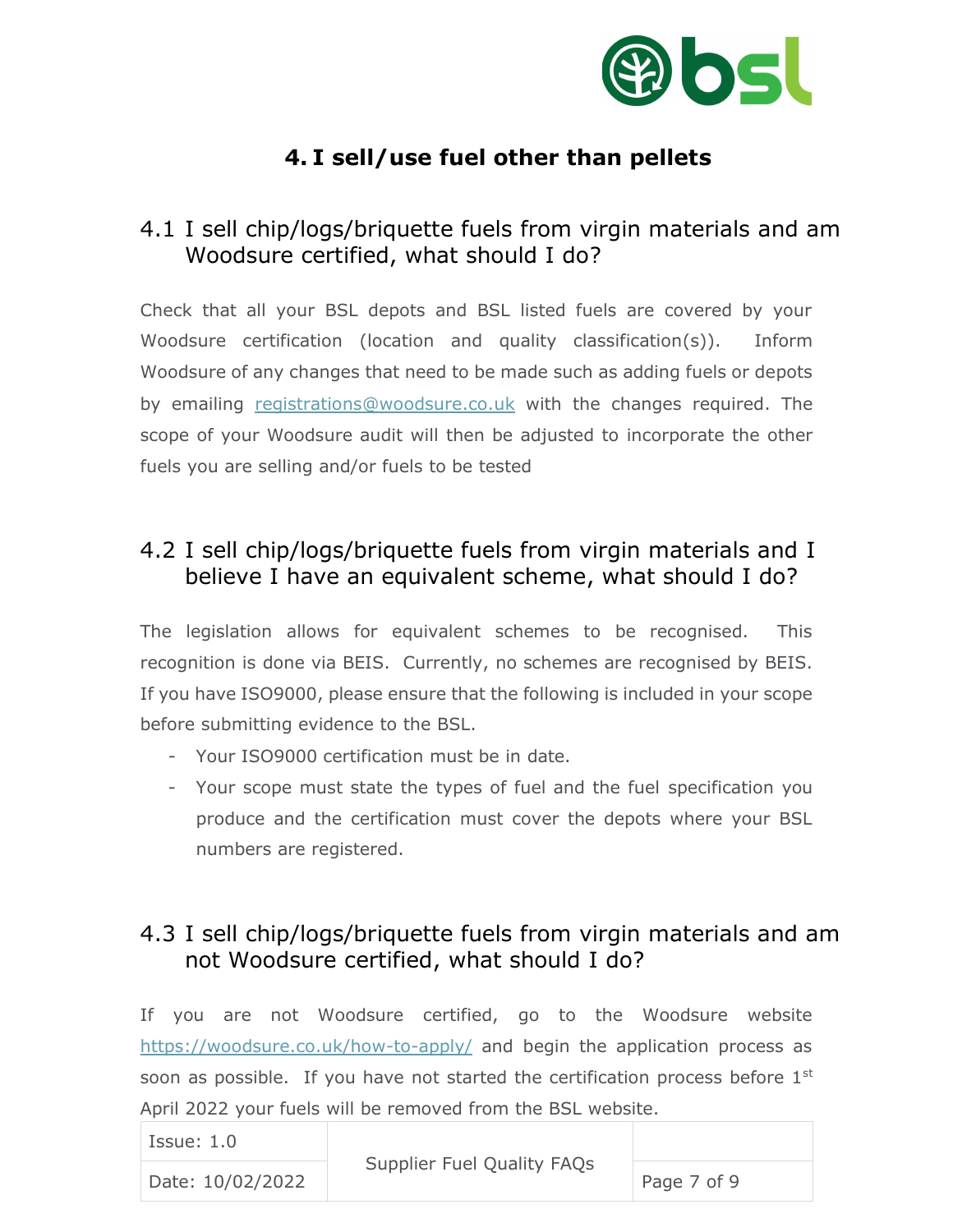

#### 4.4 I sell chip/logs/briquette fuels from waste or waste blend materials. What should I do?

Waste wood fuel quality guidance is currently being finalised between BSL Administrators, BEIS & Ofgem. As soon as this is published, we will contact all those affected by the new guidance.

If you are unsure if your fuel is defined as waste in the eyes of the RHI, please see this document here: [https://www.ofgem.gov.uk/publications/renewables](https://www.ofgem.gov.uk/publications/renewables-obligation-fuel-classification-flow-diagram)[obligation-fuel-classification-flow-diagram](https://www.ofgem.gov.uk/publications/renewables-obligation-fuel-classification-flow-diagram)

| Issue: 1.0       |                                   |             |
|------------------|-----------------------------------|-------------|
| Date: 10/02/2022 | <b>Supplier Fuel Quality FAQs</b> | Page 8 of 9 |